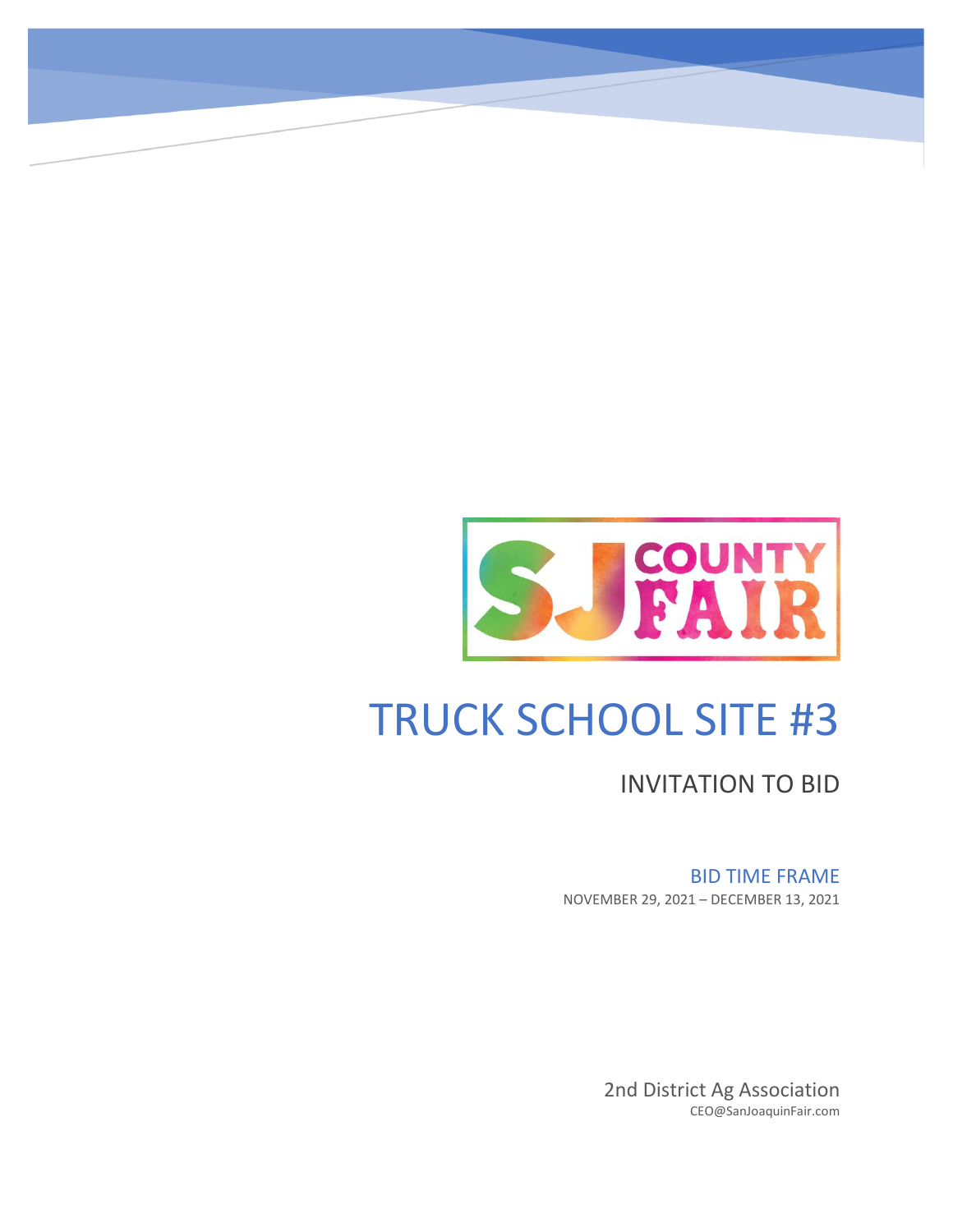#### **SITE INFO, TERMS, AND REGULATIONS**

**MINIMUM REQUIRED BID AMOUNT:** The minimum amount for the bid to be awarded for this space must be no less than \$2,300.00 per month.

**CONTRACT TERM:** This contract will be for the maximum term of 3 years.

**AREA OF USE:** Building 8 Office Space, parking lot, and Main Stage Lot. No outside use of other areas of the fairgrounds will be permitted for storage or training.

#### **MAP VIEW:**



**EQUIPMENT/VEHICLE PERMITS:** The Rental of this space includes 4 semi-truck permits. Should the renter need additional semi-trucks or other training vehicles on site, the Renter must purchase additional onsite permits at a rate of \$25 per training vehicle, per month. Normal cars and trucks for staff and students do not require permits.

**SPACE REQUIRMENTS:** Renter may not use lots when events are booked for the area(s). A 30-day notice will be sent out with dates of use via email. It is the responsibility of the Renter to keep track of calendar blackout dates. Renter may ask to use an alternate location to practice on when the rented space is not available. The option to do so is at the discretion of fair management and will be negotiated in writing at the time of request. This area is not effected by regularly scheduled Stockton Dirt Track races.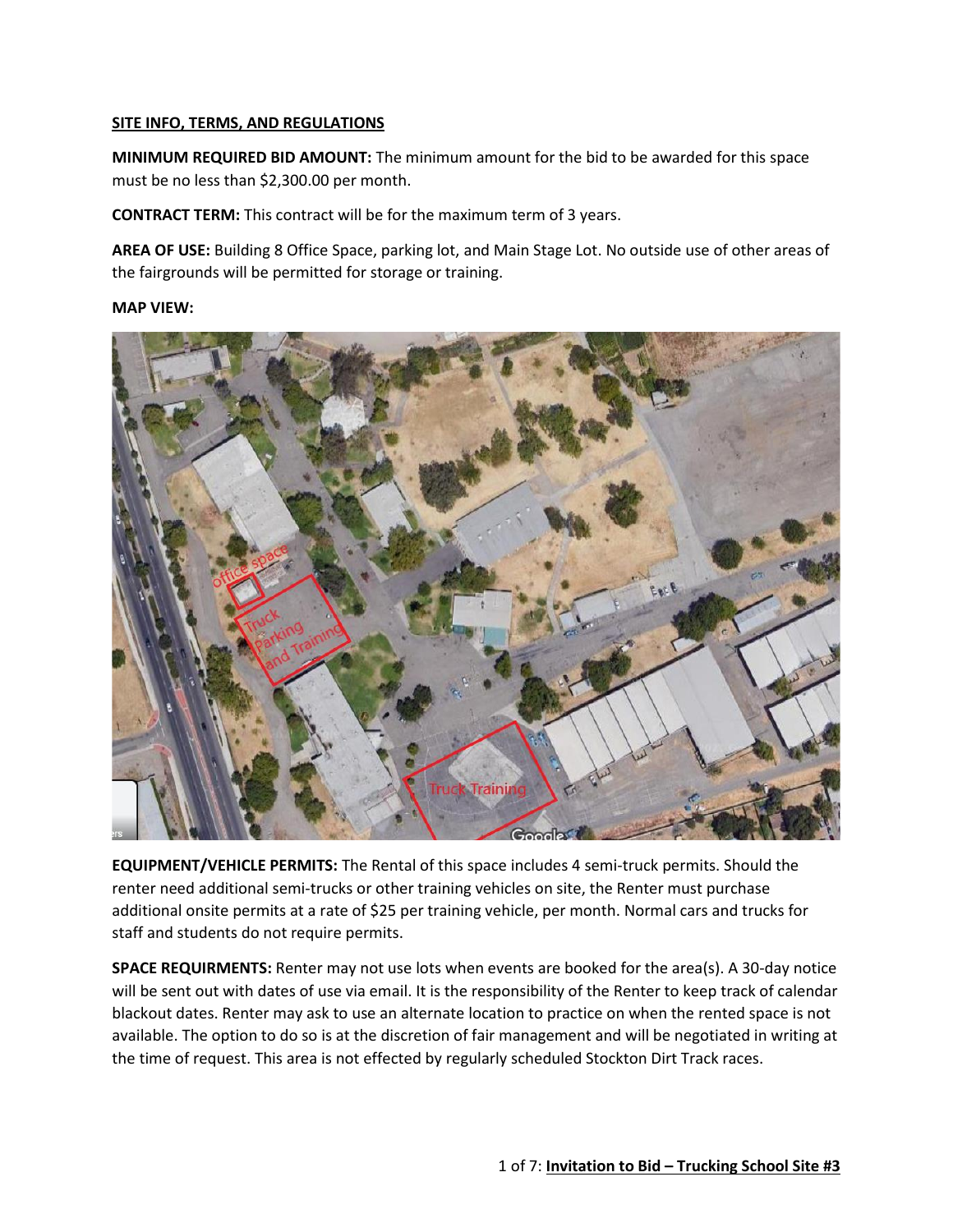**INSURANCE:** Renter is responsible with providing insurance as required on Exhibit C. Golf Carts, gators, quads, or other motorized vehicles require a separate policy to be covered. The above vehicles cannot be brought onto the fairgrounds without permission from the fairgrounds and first obtaining proper insurance.

**OBLIGATIONS OF THE RENTER:** Renter shall be responsible for maintenance of leased space that includes parking lots, light fixtures, sidewalks and driveways, to be done at the Renter's expense. Trash service and janitorial service and supplies are not included in this agreement and are the responsibility of the renter.

**CURRENT REDEVELOPMENT OF THE FAIRGROUNDS:** The Association is currently in the process of considering redeveloping a portion of the fairground's property. While the project is in the beginning stages once an agreement is made with a developer the areas of use of all contracts on the fairground's property may need to be altered or discontinued due to development areas. At this time the training area of use identified in this invitation to bid is not included in the identified redevelopment area. The office space is included in the redevelopment map area. Should the redevelopment project temporarily disrupt business operations of the Renter, ample notice and accommodations may be negotiated between the parties. A minimum of 30-day notice will be given to the Renter for any potential redevelopment progress.

#### **STANDARD RENTAL RULES AND REGULATIONS OF THE PROPERTY:**

- 1. Renter will conduct his business in a quiet and orderly manner, will deposit all rubbish, slop, garbage, tin cans, paper, etc. in receptacles provided by the Renter at their own expense and will keep the area within and surrounding rental space free from all rubbish and debris. Renter must, at his own expense, keep the rented space and adjacent areas properly arranged and clean.
- 2. All buildings, tents, or enclosures erected under the terms of Rental Agreement shall have the prior approval of Association and the local fire suppression authorities.
- 3. Renter will furnish Association with designated operating hours when students and staff will be on site.
- 4. All sound producing devices used by Renter within or outside his space must be of such a nature and must be so operated as not to cause annoyance or inconvenience to his patrons or to other Concessionaires or Exhibitors and the decision of Association as to the desirability of any such sound-producing device shall be final and conclusive. Sound-amplification equipment may be installed within or outside any space only by first obtaining written permission thereof from Association.
- 5. Renter agrees that there will be no games, gambling, or any other activities within the confine of his space in which money is used as a prize or premium, and that he will not buy or permit "buy backs" for cash, any prizes or premiums given away to patrons in connection with the use of the space. Only straight merchandising methods shall be used and all methods of operation, demonstration, and sale, shall be subject to the approval of the Association and the local law enforcement officials.
- 6. Renter is entirely responsible for the space allotted to Renter and agrees to reimburse Association for any damage to the real property, equipment, or grounds used in connection with the space allotted to Renter. Specifically maintaining the integrity of the pavement in use will be the responsibility of the renter. Should trip or safety hazards occur the renter will be notified by fairgrounds management and will have 30 days from the time of notice to resolve the safety issue.
- 7. Association may provide watchman service which will provide for reasonable protection of the property of Renters, but Association shall not be responsible for loss or damage to the property of Renter.
- 8. Upon moveout at the end of the lease, it is understood in the event of Renter's failure to vacate said premises as herein provided, unless permission in writing is first obtained, Association may and is hereby authorized and made the agent of Renter to remove and store the concession and all other material of any nature whatsoever at the Renter's risk and expense, and Renter shall reimburse Association for expenses thus incurred.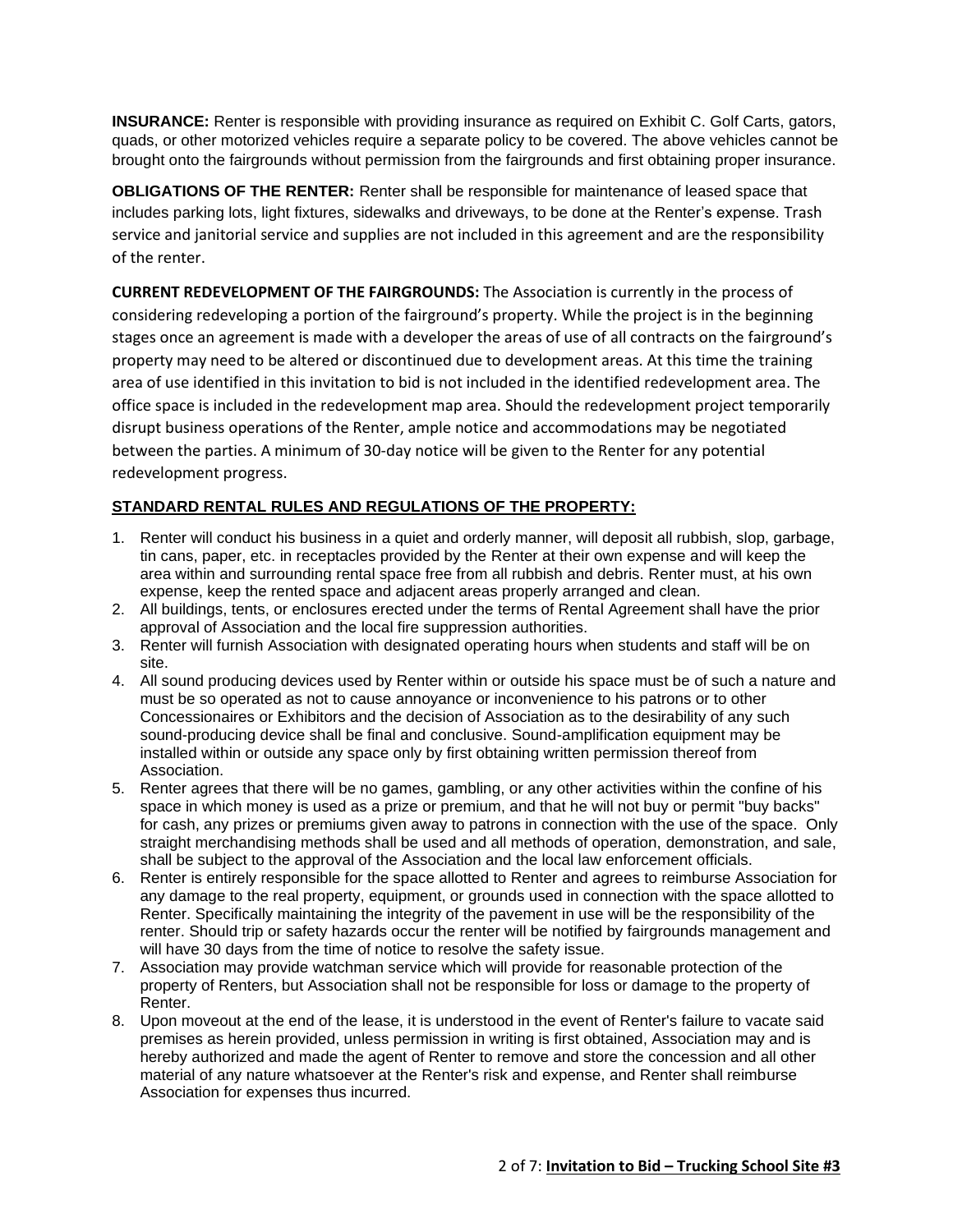- 9. No Renter will be permitted to sell or dispose of anywhere on the fairgrounds alcoholic beverages as defined in the Alcoholic Beverage Control Act, except in the concession space. Even such limited sales are not to be made unless Renter is authorized in writing by Association and unless he holds a lawful license authorizing such sales on said premises.
- 10. All safety orders of the Division of Industrial Safety, Department of Industrial Relations, must be strictly observed.
- 11. Failure of Association to insist in any one or more instances upon the observance and or performance of any of these rules and regulations shall not constitute a waiver of any subsequent breach of any such rules and regulations.
- 12. This rental agreement shall be subject to termination by either party at any time during the term hereof by giving the other party notice in writing at least 30 days prior to the date when such termination shall become effective. Such termination shall relieve the Association of any further performances of the terms of this agreement. In the event of a natural disaster/war/ civil disobedience or other requirement by the government; the grounds may be required/ordered by a federal/state/county or city agency requiring the facility. In the event of cancellation of the rental agreement Association is not liable for any loss or expenses that may occur to the renter or its clients/customers/patrons due to such an emergency/declaration.
- 13. Renter recognizes and understands that this rental may create a possessory interest subject to property taxation and that the Renter may be subject to the payment of property taxes levied on such interest.
- 14. The Association shall have the privilege of inspecting the premises covered by this agreement at any time or all times.
- 15. The parties hereto agree that Renter, and any agents and employees of Renter, and any agents and employees of Renter, in the performance of this agreement, shall act in an independent capacity and not as officers or employees or agents of the Association.
- 16. shall be valid, unless made in writing and signed by the parties, hereto, and that no oral understandings or agreements not incorporated herein and no alterations or variations of the terms hereof, unless made in writing and signed by the parties hereto, shall be binding upon any of the Parties.
- 17. In the event Renter fails to comply in any respect with the terms of this Agreement and its Exhibits referred to herein, all payments under this Agreement shall be deemed earned and non-refundable by Association, and Association shall have the right to occupy the Premises in any manner deemed for the best interest of Association.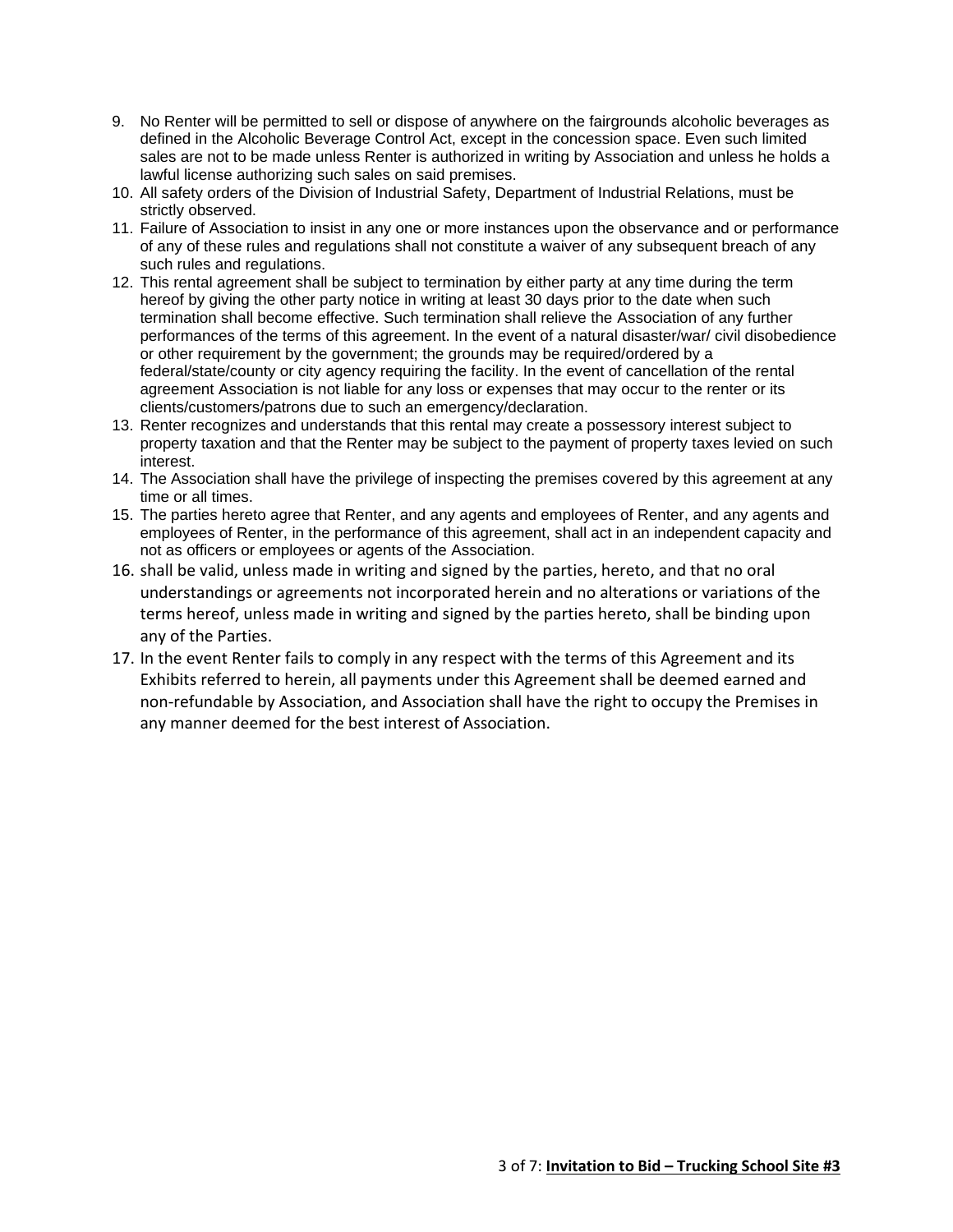## **STATE OF CALIFORNIA STANDARD CONTRACT TERMS AND CONDITIONS**

#### **1. National Labor Relations Board (PCC Section 10296)**

Contractor, by signing this contract, does swear under penalty of perjury that no more than one final unappealable finding of contempt of court by a Federal Court has been issued against contractor within the immediately preceding two-year period because of the contractor's failure to comply with an order of a Federal Court which orders the contractor to comply with an order of National Labor Relations Board (Public Contract Code Section 10296).

#### **2. Resolution of Contract Disputes (PCC 10240.5, 10381)**

If, during the performance of this agreement, a dispute arises between contractor and Fair Management, which cannot be settled by discussion, the contractor shall submit a written statement regarding the dispute to Fair Management. A decision by Fair Management shall be made to the Contractor in writing and shall be final and conclusive. Contractor shall continue to perform contract requirements without interruption during the dispute period.

#### **3. Non-Discrimination Clause/Statement of Compliance (GC 12990/CCR 8103-8120)**

During the performance of this contract, contractor and its subcontractors shall not unlawfully discriminate harass or allow harassment against any employee or applicant for employment because of sex, race, color, ancestry, religious creed, national origin, physical disability (including HIV and AIDS), mental disability, medical condition (cancer), age (over 40), marital status, and denial of family care leave. Contractors and subcontractors shall ensure that the evaluation and treatment of their employees and applicants for employment are free of such discrimination and harassment. Contractors and subcontractors shall comply with the provision of the Fair Employment and Housing Act (Gov. Code Section 12900, et seq.) and the applicable regulations promulgated there under (CA Code of Regulations, Title 2, Section 7285.0, et seq.). The applicable regulations of the Fair Employment and Housing Commission implementing Gov. Code Section 12990 (a-f), set forth in Ch. 5 of Div. 4 of Title 2 of the CA Code of Regulations are incorporated into this contract by reference and made part hereof as if set forth in full. Contractor and its subcontractors shall give written notice of their obligations under this clause to labor organizations with which they have a collective bargaining or other agreement. This contractor shall include the nondiscrimination and compliance provisions of this clause in all subcontracts to perform work under this contract.

Contractor by signing this contract hereby certifies, unless specifically exempted, compliance with Gov. Code 12990 (a-f) and CA Code of Regulations, Title 2, Div. 4, Ch. 5 in matters relating to reporting requirements and the development, implementation, and maintenance of a Nondiscrimination Program. Prospective contractor agrees not to unlawfully discriminate, harass or allow harassment against any employee or applicant for employment because of sex, race, color, ancestry, religious creed, national origin, physical disability (including HIV and AIDS), mental disability, medical condition (cancer), age (over 40), marital status, and denial of family care leave.

#### **4. Amendment (GC 11010.5)**

Contract modification, when allowable, may be made by formal amendment only.

#### **5. Assignment**

This Agreement is not assignable by the Contractor, either in whole or in part, without the consent of the State in the form of a formal written amendment.

#### **6**. **Termination**

The fair reserves the right to terminate any contract, at any time, upon order of the Board of Directors by giving the contractor notice in writing at least 30 days prior to the date when such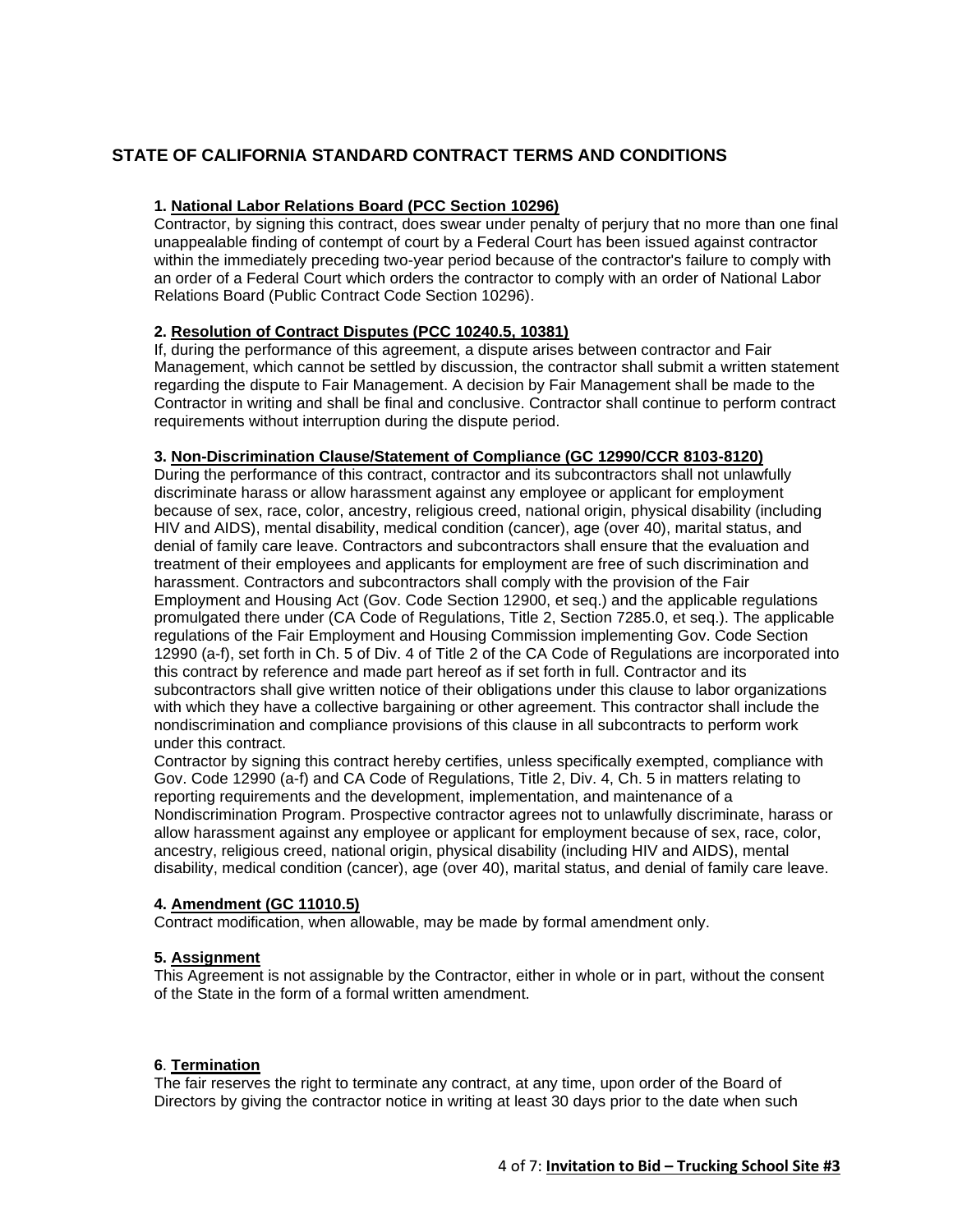termination shall become effective. Such termination shall relieve the fair of any further payments, obligations, and/or performances required in the terms of the contract.

#### **7. Governing Law**

This contract is governed by and shall be interpreted in accordance with the laws of the State of California.

#### **8. Conflict of Interest (PCC 10410, 10411, 10420)**

Contractor needs to be aware of the following provisions regarding current or former state employees. If Contractor has any questions on the status of any person rendering services or involved with the Agreement, the awarding agency must be contacted immediately for clarification.

#### Current State Employees (PCC 10410):

1) No officer or employee shall engage in any employment, activity, or enterprise from which the officer or employee receives compensation or has a financial interest, and which is sponsored or funded by any state agency, unless the employment, activity or enterprise is required as a condition of regular state employment.

2) No officer or employee shall contract on his or her own behalf as an independent contractor with any state agency to provide goods or services.

#### Former State Employees (PCC 10411):

1) For the two-year period from the date he or she left state employment, no former state officer or employee may enter into a contract in which he or she engaged in any of the negotiations, transactions, planning, arrangements, or any part of the decision-making process relevant to the contract while employed in any capacity by any state agency.

2) For the twelve-month period from the date he or she left state employment, no former state officer or employee may enter into a contract with any state agency if he or she was employed by that state agency in a policy-making position in the same general subject area as the proposed contract within the 12-month period prior to his or her leaving state service.

If Contractor violates any provisions of above paragraphs, such action by Contractor shall render this Agreement void. (PCC 10420).

#### **9. Contractor Name Change**

An amendment is required to change the Contractor's name as listed on this Agreement. Upon receipt of legal documentation of the name change the State will process the amendment. Payment of invoices presented with a new name cannot be paid prior to approval of said amendment.

#### **10. Air or Water Pollution Violation (WC 13301)**

Under the State laws, the Contractor shall not be: (1) in violation of any order or resolution not subject to review promulgated by the State Air Resources Board or an air pollution control district; (2) subject to cease-and-desist order not subject to review issued pursuant to Section 13301 of the Water Code for violation of waste discharge requirements or discharge prohibitions; or (3) finally determined to be in violation of provisions of federal law relating to air or water pollution.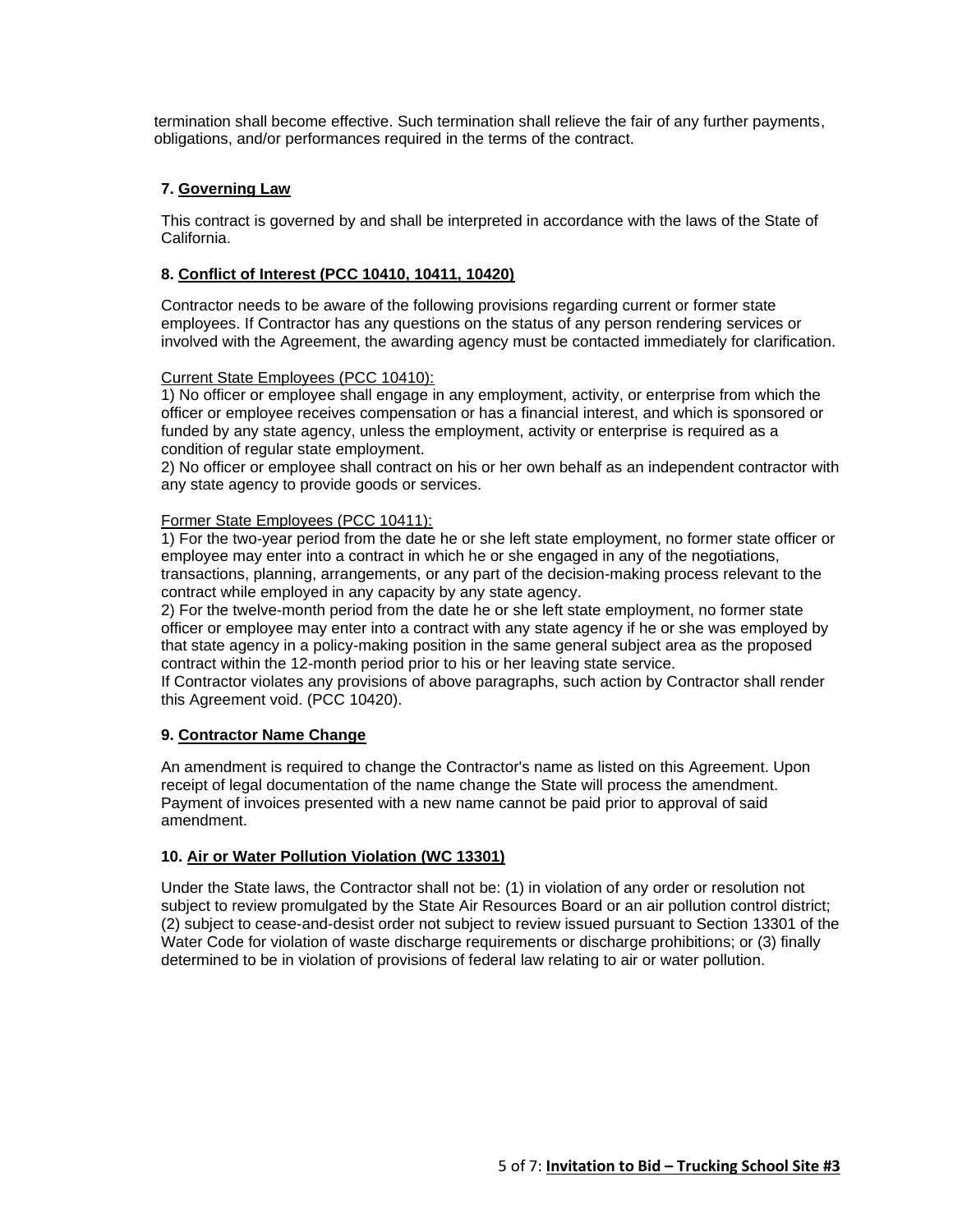## **BID INSTRUCTIONS:**

## **All applications must include:**

- 1. Completed application to bid cover page (final page of this packet)
- 2. Letter on company letterhead describing your business, operations, and any other information not covered in the bid application that you think the fairgrounds should know.
- 3. If you are not currently a renter on the San Joaquin Fairgrounds property, please provide 2 business letters of recommendation with contact info, including at least 1 previous landlord.

## **Bid process info:**

- The Invitation to bid will begin on November 29, 2021 and will close on December 13, 2021 at 5:00pm
- The bid packet will be available on the fair's website.
- The bid packet will be emailed directly to all current contracted truck schools on the San Joaquin Fairgrounds property.
- Bidders may not contact with questions or to discuss the invitation to bid at any time with fair employees, board members, or representatives of the fairgrounds for any reason. In doing so disqualification may be considered.
- Questions must be submitted in writing to [ceo@sanjaoquinfair.com](mailto:ceo@sanjaoquinfair.com) no later than December 1, 2021 at 2:00pm. Please title the subject of the email *"INVITATION TO BID TRUCKING SCHOOL SITE 3 QUESTIONS"*
- Answers to any submitted questions will be compiled in a single document which will be emailed to any parties who emailed questions as well as posted on our website for the duration of the Bid period.
- Bids will be accepted via email only. Please send the completed bids to [CEO@sanjoaquinfair.com](mailto:CEO@sanjoaquinfair.com) Title the subject line of your email submission with *"INVITATION TO BID TRUCKING SCHOOL SITE 3 – (YOUR COMPANY NAME)"*
- Decisions will be posted and awarded bidders will be notified no later than 5 business days after the close of the invitation to bid.
- Current renters should they not be the bidder awarded, will be given a 30-day notice to vacate in alignment with current contract terms. The contract start day will be based on these 30 days notices.